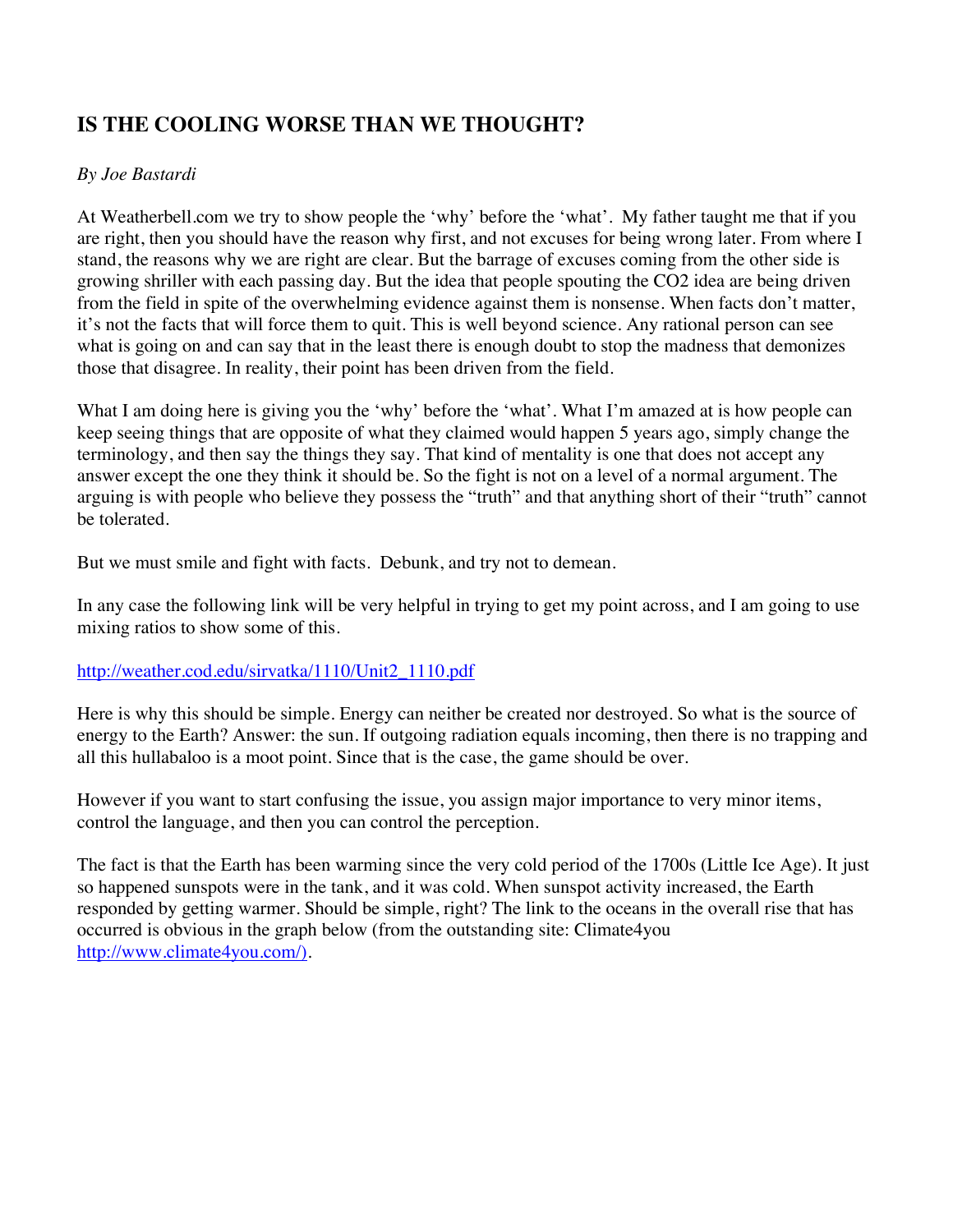

*Figure 1: CO2 concentration and global temperature.*

The cumulative effect of the warm AMO and PDO added heat to the atmosphere, so temps rose from the late 1970s to around 2000. After the air absorbed the heat, it leveled off, the PDO flipped, and we started trending down.

Simply using the PDO, as seen in the chart below from Wikipedia, shows an almost direct correlation: The warm years from the late 1970s to a bit beyond 2000, the latest downturn can be seen as well. The Pacific is much larger than the Atlantic, but the Atlantic turned warm in the mid-1990s so it is still not fully onboard with the cooling. But when it does turn, chances are global temps will respond as one would expect knowing the heat capacity of the ocean is 1000 times that of the atmosphere. This chart alone should cast doubt, if not slay, the CO2 dragon being a major climate factor, if any at all. It's simply too small to do what these people spouting this agenda-driven idea say it will.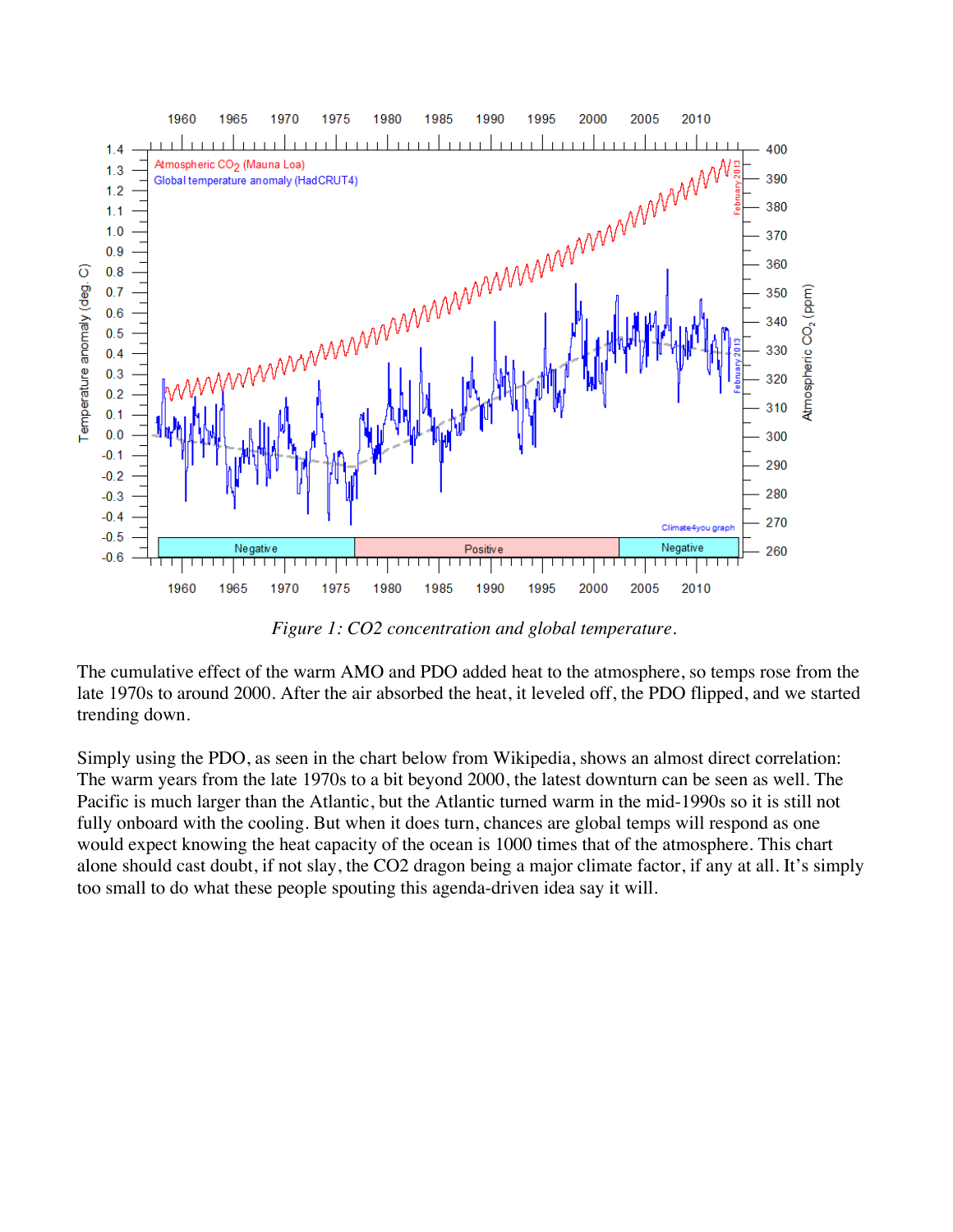

*Figure 2: Pacific Decadal Oscillation (PDO)*

Again the overall rise of the past 200 years is easily explained by sunspots, which is why a lot of people are nervous about cooling. After all, if you are claiming the sun caused the warming, and you take it away, and the oceans flip to their negative phase, and a couple of volcanoes blow to boot, then there is real trouble. Hence the triple crown of cooling, which I showed on national TV 4 years ago when explaining why the cooling would commence, and by 2030 temperatures would return to levels seen in the late 1970s.

As for CO2, the rise may be due in part to a lag that FOLLOWS warming, and doesn't cause it. Since the 1950s, the only time CO2 was correlated was when the oceans warmed. This is not brain surgery.

There is science and pseudo-science. Science comes up with an idea like the oceans are causing warming, and when they cool, the air cools. Pseudo-science says: well CO2 is adding to this, but *how much*? IT'S A QUESTION THAT CAN NEVER BE ANSWERED. Does the question then become: Would we already be heading into a mini ice age were it not for CO2 saving us? How do you answer that? Untold amounts of money are being thrown at a question that isn't even something of consideration.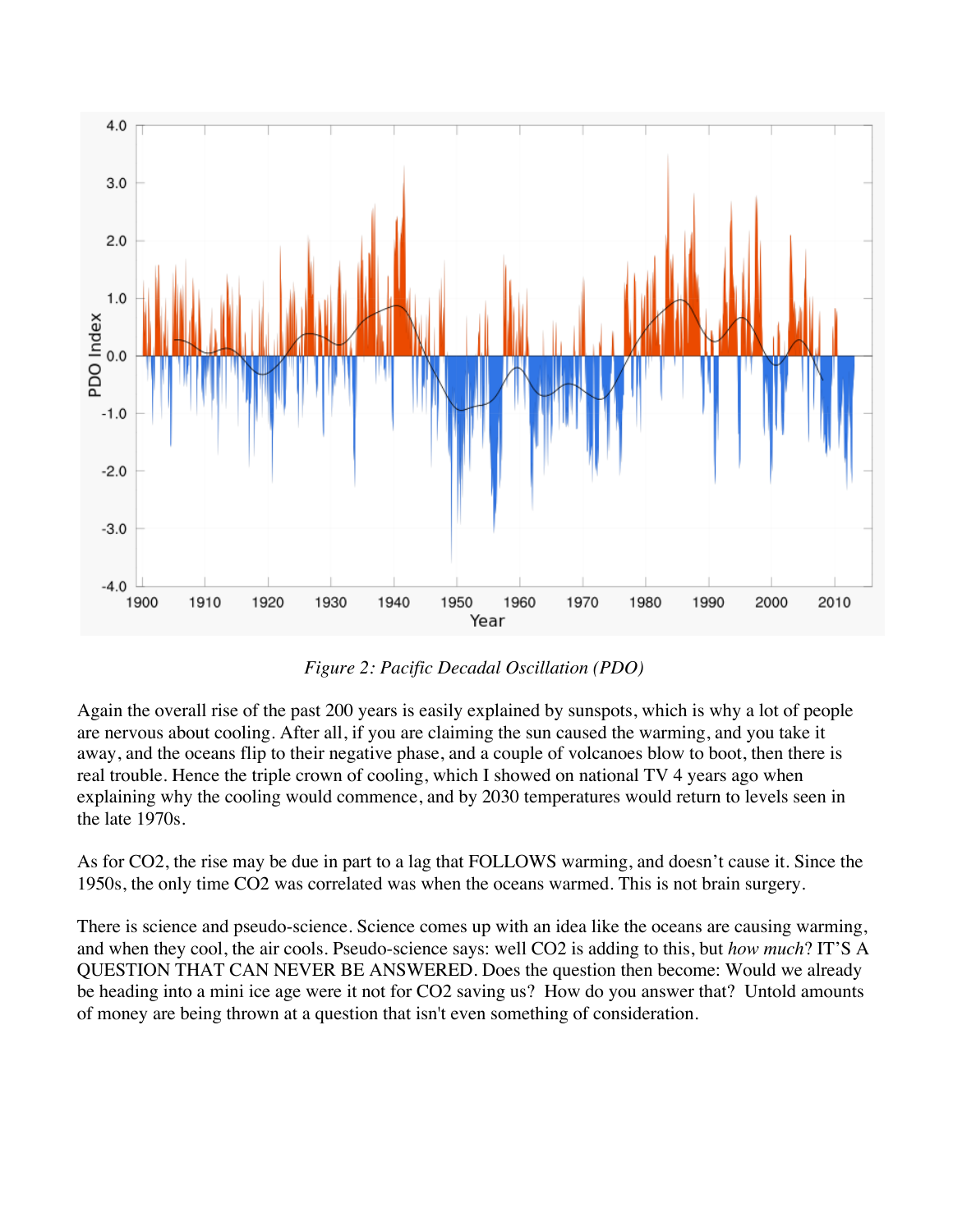Now here is the problem. Temps have been dropping as you can see...not a lot, but some. But what should be very disturbing for planners and people looking forward is that the Relative Humidity is dropping. That means the wet bulb has dropped more than the temperatures. So far so good



*Figure 3: 300 mb (top); 600 mb (middle) 1000 mb (bottom).*

Why is the RH dropping? Think about it. A cooling Pacific, especially in the tropics, means less water vapor available to the system. So we get the initial temperature drop off because of the the cooling Pacific, primarily in the tropics, is no longer adding to the warmth of the air. But the RH is dropping too. Where it's dry, it does warm up and the large dry land areas do warm in the summer season, until such the entire earth/ocean system adjusts (the AMO flips to cold too). But the drop of RH, seen above in the chart is a big hint!

Notice how at this time, the 1000 mb is lagging. Eventually, though, the transport of moisture from the lagging low levels will cool the mid levels (increased moisture leading to temperatures falling toward the wet bulb), leading to more instability, more cloudiness. Until a balance is reached, the earths temps will cool. Perhaps faster

A look at the skew T and the mixing ratio relationship to temperature really makes my point about why this is a distortion of temps and not warming. By distortion I mean its obviously warmer in the northern areas, but THE COOLING IN THE TROPICAL AREAS, EVEN THOUGH MUCH SMALLER, CARRIES FAR GREATER WEIGHT TO THE WEATHER AND CLIMATE .